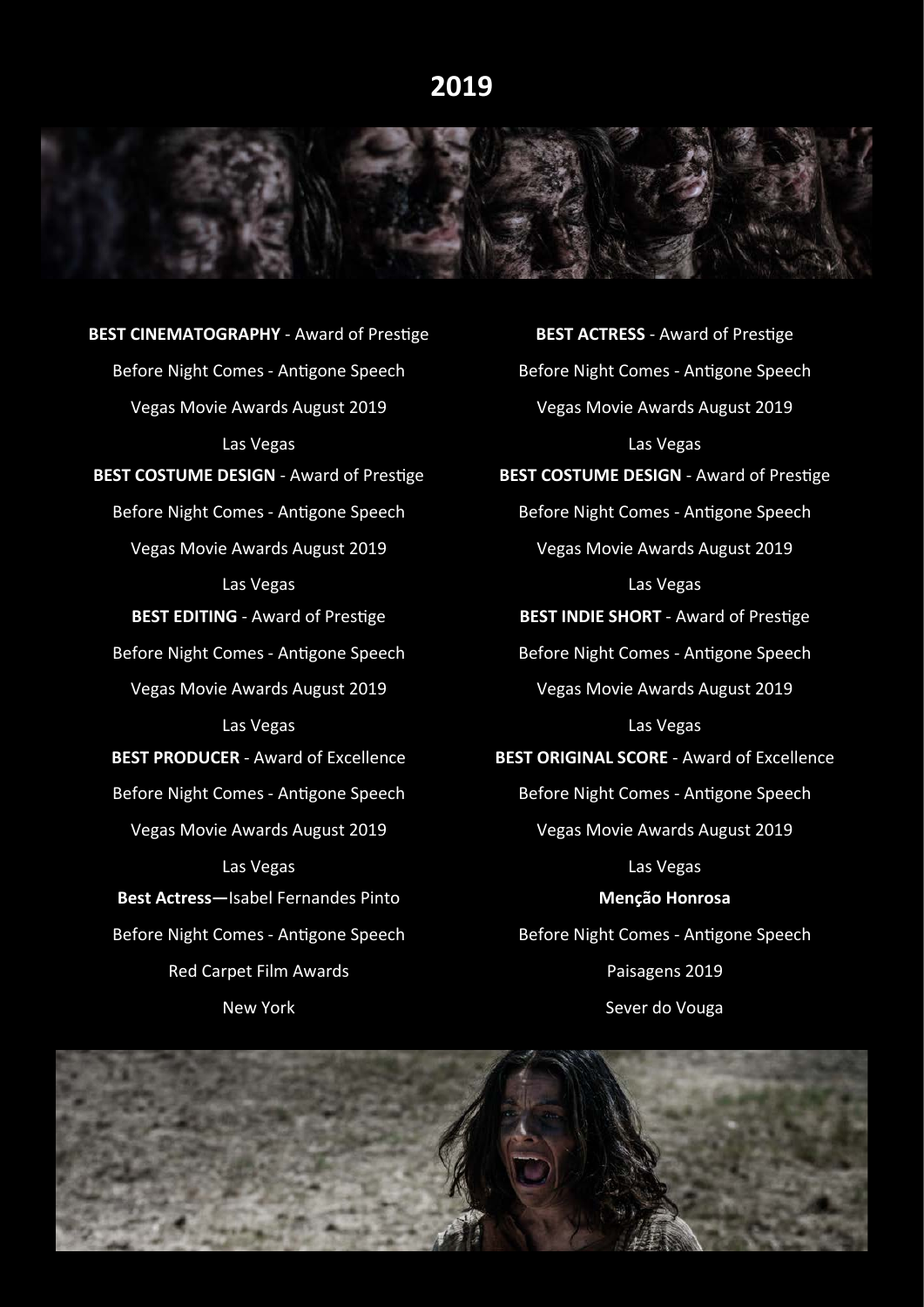# **2018**



**Best International Short Film** Before Night Comes - Antigone Speech MMP'S Film Festival 2018

**Best Cinematography**

Before Night Comes - Antigone Speech

Falcon International Film Festival LONDON October Falcon International Film Festival LONDON October 2018

London

**Best Short Film**

Before Night Comes - Antigone Speech Falcon International Film Festival LONDON October 2018

**AIP Best Cinematography (short) 2018** Before Night Comes - Antigone Speech AIP Best Cinematography (short) 2018

Lisbon

**Best Director**

Before Night Comes - Antigone Speech

2018

London

**Official Selection (short)**

Before Night Comes - Antigone Speech AltFF Alternative Film Festival 2018

## **Best Original Score**

Before Night Comes - Antigone Speech European Cinematography Awards (ECA) Aug 2018

## **Best Sound Design**

Before Night Comes - Antigone Speech European Cinematography Awards (ECA) Aug 2018

### **Best Actress**

Before Night Comes - Antigone Speech European Cinematography Awards (ECA) Aug 2018 New York

# **Best Cinematography**

Before Night Comes - Antigone Speech European Cinematography Awards (ECA) Aug 2018

New York

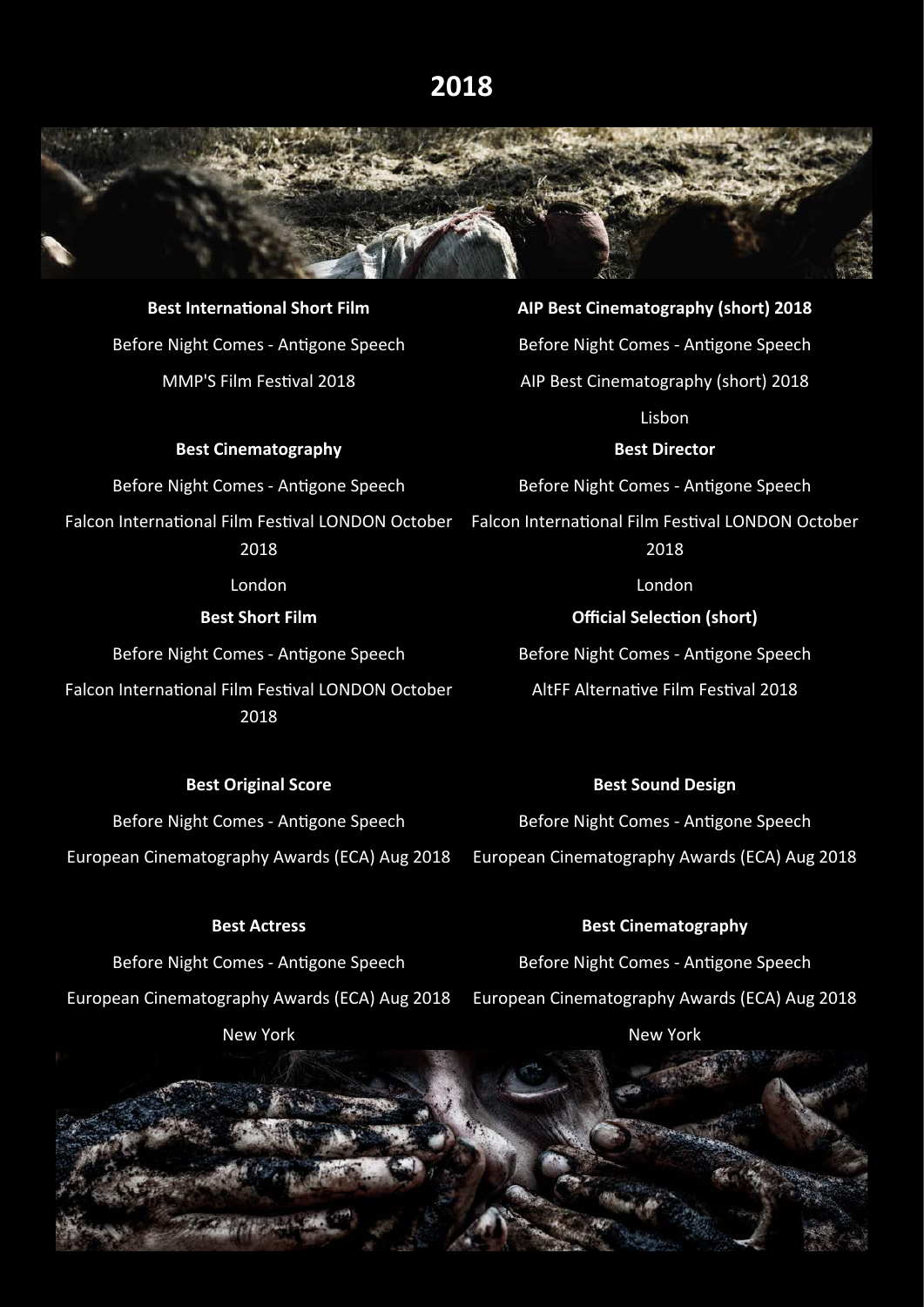# **2018**



**Official Selection (short)** Before Night Comes - Antigone Speech

Sophia 2018

Lisbon

#### **Estreia Mundial**

Before Night Comes - Antigone Speech

21º Festival Internacional de Cinema de AVANCA

Avanca

### **Best Short Film**

Before Night Comes - Antigone Speech

Falcon International Film Festival LONDON October 2018

**Selecção Oficial** Entre Olhares - Mostra de Cinema Português 2018

**Finalist** Eurasia International Monthly Film Festival 2018

**Best Cinematography**  Before Night Comes - Antigone Speech Red Carpet Film Awards New York Semi-Finalist Australia Independent Film Festival 2018 Australia **Official Selection (short)**

Before Night Comes - Antigone Speech AltFF Alternative Film Festival 2018

## **Official Selection**

The Norwegian Int. Seagull Shortfilm Festival 2018 Norway